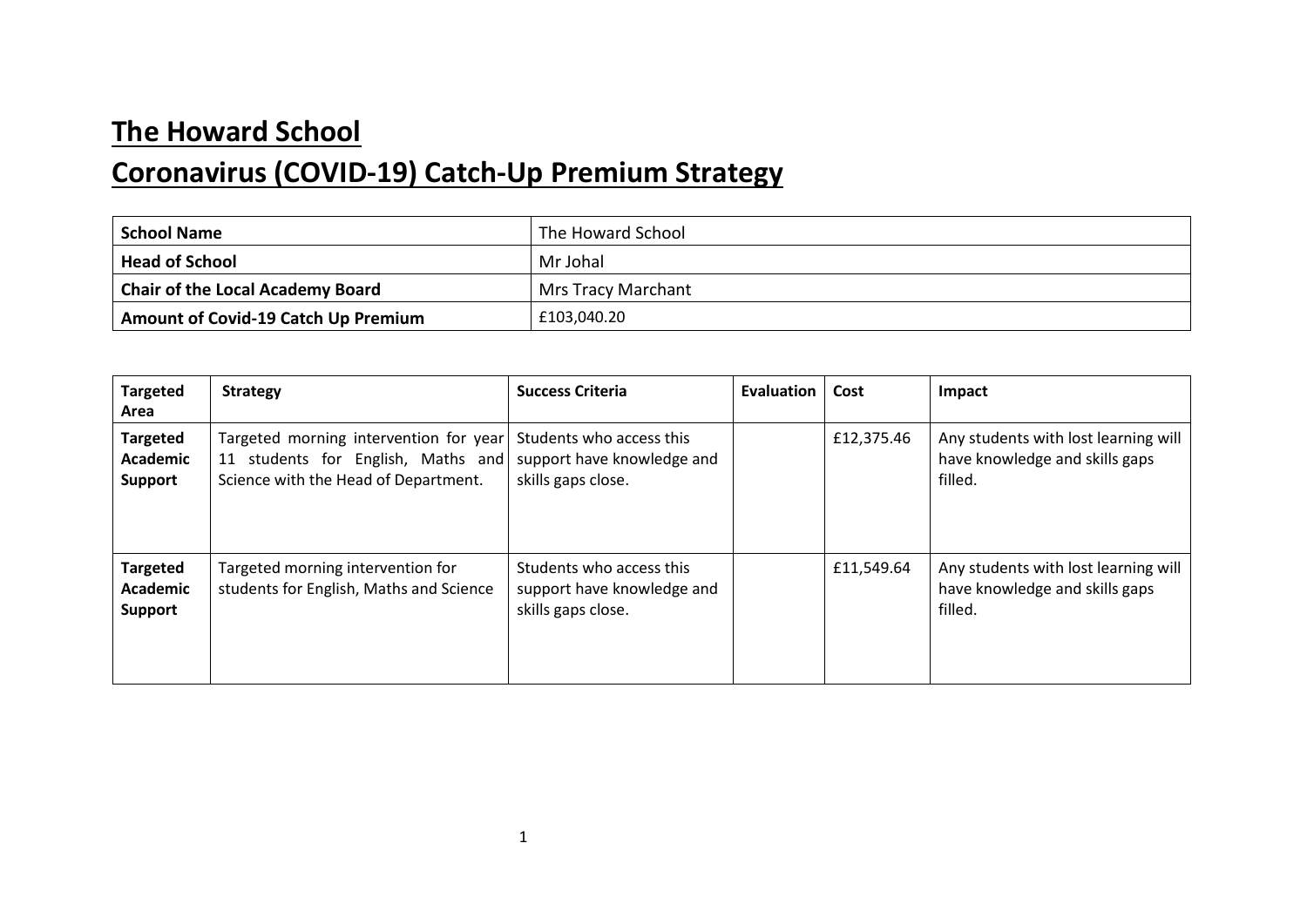| <b>Targeted</b><br><b>Academic</b><br><b>Support</b> | Previous school employees are returned<br>to THS to provide Quality First Teaching<br>and interventions.                                                                                                | Students who access this<br>support have knowledge and<br>skills gaps close        | £5,052.45  | Any students with lost learning will<br>have knowledge and skills gaps<br>filled.                                     |
|------------------------------------------------------|---------------------------------------------------------------------------------------------------------------------------------------------------------------------------------------------------------|------------------------------------------------------------------------------------|------------|-----------------------------------------------------------------------------------------------------------------------|
| <b>Targeted</b><br>Academic<br><b>Support</b>        | Knowledge Organisers. There contain<br>the core knowledge and are synced to<br>what students are learning each term.<br>These are an excellent tool to embed<br>core knowledge and skills for students. | Resource created and<br>purchased. These are<br>externally copied for<br>students. | £15,646.00 | Students are confident about the<br>key knowledge they need to learn<br>and how this knowledge will be<br>remembered. |
| <b>Targeted</b><br><b>Academic</b><br><b>Support</b> | Two Base TA's to support individual<br>learners.                                                                                                                                                        | TA's in place from September<br>2021.                                              | £18,543.94 | Students are supported in their<br>wellbeing and in their learning.                                                   |
| Wider<br><b>Strategies</b>                           | <b>Educational Psychologist</b>                                                                                                                                                                         | <b>Educational Psychologist</b><br>available for 7 days.                           | £3,570.00  | This supports the needs of<br>individual students.                                                                    |
| Wider<br><b>Strategies</b>                           | <b>Positive Handing Training</b>                                                                                                                                                                        | Capacity built in.                                                                 | £4000      |                                                                                                                       |

| Wider<br><b>Strategies</b> | Counselling (1 day per week for 5 hours<br>X 39 weeks) plus trainee, doubling the<br>hours to 10 hours per week | Counselling in place and<br>students who need this are<br>able to access it. | £7,635.00 | This supports the needs of<br>individual students.                                                       |
|----------------------------|-----------------------------------------------------------------------------------------------------------------|------------------------------------------------------------------------------|-----------|----------------------------------------------------------------------------------------------------------|
| Wider<br><b>Strategies</b> | <b>DSL Training</b>                                                                                             | DSL in place.                                                                |           | More staff have DSL training to<br>support the wider school<br>community in the wake of the<br>pandemic. |